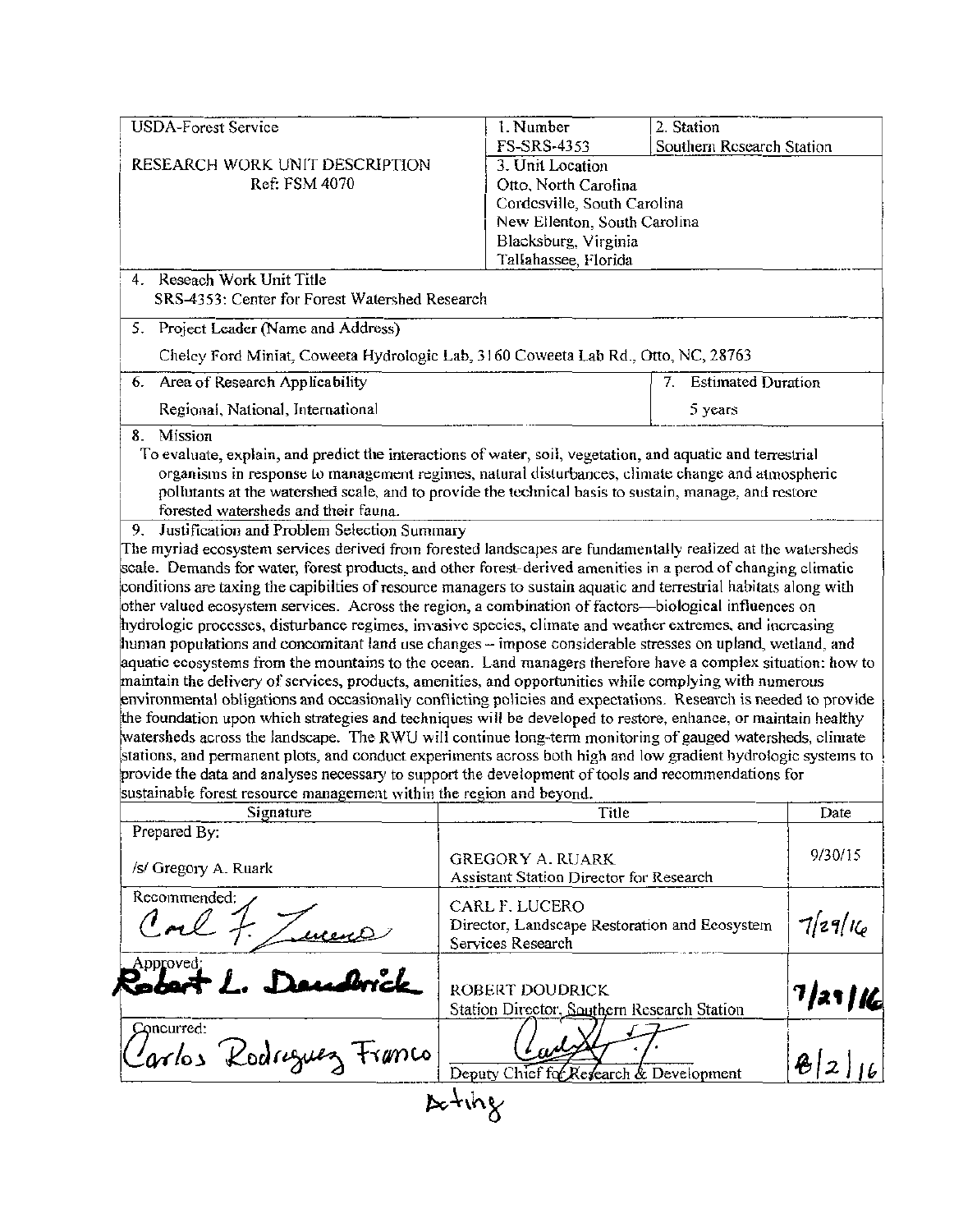SRS-4353 -Center for Forest Watershed Research Otto, North Carolina Cordesville, South Carolina New Ellenton, South Carolina Blacksburg, Virginia Tallahassee, Florida Project Leader: Chelcy Ford Miniat

The Center for Forested Watershed Research (SRS-4353) encompasses two experimental forests and staff located at 5 duty stations. Accordingly, the Unit is uniquely positioned to address the complex interactions governing watershed processes that in turn affect land productivity, wildlife and aquatic habitat and clean water. The three Problem Areas reflect the Unit's capacity to address contemporary forest resource issues by capitalizing on long-term research and monitoring and a productive network of collaborators.

### 9. JUSTIFICATION AND PROBLEM SELECTION

Problem Area 1. Fundamental Processes and Interactions. Develop a fundamental understanding of the structure, function, and interactions among terrestrial, riparian, and aquatic components of forested watersheds. Fundamental knowledge on ecosystem structure, function and processes is required to restore, enhance, or maintain healthy watersheds, and tools integrating that knowledge are needed to provide a basis for management and policy options.

a. Effects of invasive, and non-random species gains and losses on ecosystem processes in terrestrial and aquatic systems. Invasive species can fundamentally alter forest vegetation, wildlife and aquatic community dynamics. Rates of invasive species' introductions have dramatically increased in recent years, thereby altering ecosystem functions and provisioning of goods and services derived from the watershed. Correspondingly, changes in land cover and species composition due to nonrandom species loss can alter important hydrologic and biogeochemical processes such as carbon, water, and nutrient cycling, terrestrial and aquatic litter decomposition, and stream water quality, temperature and metabolism.

Long term changes in forest species composition following the extirpation of *C'astanea dentala* by chestnut blight have likely affected water quantity. Since the 1970s, changes in species distribution and abundance have favored species with high transpiration rates which potentially has contributed to the increase in evapotranspiration and decline in streamflow. Additionally, recent losses of Eastern hemlock *(Tsuga canadensis)* caused by hemlock woolly adelgid (HWA *-Adelges tsugae)* infestation also have profoundly impacted the structure and function of riparian forests, particularly in the southern Appalachians. Our research over more than a decade shows that understory microclimate and plant-litter-soil biogeochemical feedbacks related to expansion of *Rhododendron maximum* (Ericaceae) inhibit tree seedling recruitment and limit development of overstory canopy trees. There also are both physical and biological consequences of hemlock replacement by rhododendron: rhododendron prevents the establishment of riparian trees capable of contributing large wood to streams, leaving many streams further impoverished of wood from already low historic levels, and dominated by inputs of rhododendron leaves, which provide low quality aquatic insect food and substrates for development of biofilms.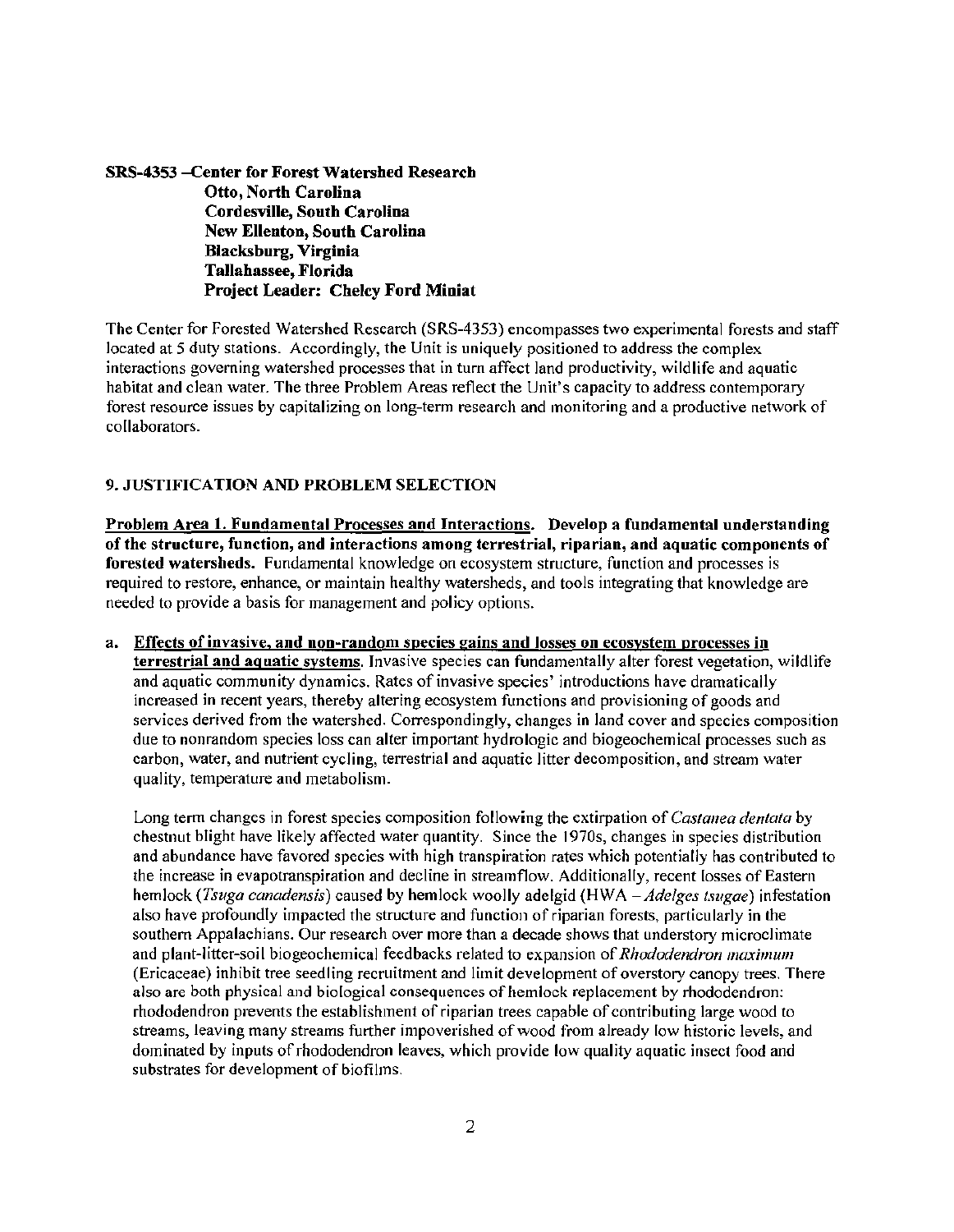Introduced wildlife and aquatic organisms, and natural changes in species distributions also affect ecosystem functions and properties. For example, the expansion of coyote's *(C'anis latrans)* in the southeastern US has altered behavior and population dynamics of white-tailed deer ( *Odocuileus virginianus*). Wild pigs *(Sus scrofa)* and the expansion of the range of armadillo *(Dasypus*) *novemcinctus*) are likely affecting vegetation, afforestation, and ecosystem processes but have not been widely studied. Simlarly, the species and age-class composition of native fish communities is influenced by changes both to the near-stream and instream environments. Managers need information and tools to help assess potential problems and develop remedial actions.

#### b. Hydrology, vegetation and soil productivity responses to climate change in unmanaged

watersheds. As atmospheric  $CO<sub>2</sub>$  concentrations increase and the earth's surface warms, variation in the hydrologic cycle is expected to intensify. Predictions for the Southeast include increases in the frequency and intensity of extreme events (e.g., intense storms and floods, and long dry periods creating deep droughts), and increasing air temperatures. Taken together, these changes will likely manifest as an increase in the variability of streamflow and water quality (e.g., stream temperatures and in-stream dynamics), with feedbacks and cascading effects to the forests and aquatic organisms that regulate and depend on these flow, temperature, and chemical characteristics. Climate change effects on streamflow are not as clear as might be expected across the U.S. and the regional physiographic gradient, perhaps because of ecosystem processes and human influences. Past and present human and natural disturbance, vegetation succession, and human water use can mimic, exacerbate, counteract, or mask the effects of climate change on streamflow, even in reference basins. Those uncertainties on stream hydrology are exacerbated in the lower coastal plain where freshwater tidal streams are being affected by sea level rise. The influence of both terrestrial and tidal hydraulics on biological and biogeochemical processes is not well understood, pointing to significant uncertainties across the southern landscape.

The effects of increased intensity and duration of drought events on sustaining minimum flows for aquatic organisms has become a major issue in regulating surface water withdrawals for human use. Droughts also are affecting wetlands systems, as the hydrologic regimes of many wetlands are strongly rainfall-driven. Climatic fluctuations and drought have the potential to alter processes such as water storage, interactions with groundwater, fire susceptibility, vegetation dynamics, and faunal habitat suitability. Mangrove wetland systems also are vulnerable to warming climates, and the interactions between vegetation and the aquatic communities will have direct consequences to the ecosystem functions and socioeconomic values. Finally, Southern cold- and cool-water stream systems and their faunas are particularly vulnerable to even small increases in temperature and changes in water quality.

Soils are the largest carbon (C) sink in terrestrial ecosystems and forested wetlands, especially mangroves, have exceptionally high C density. Long-term changes in forest soil C suggest nonequilibrium dynamics and current policy initiatives, based on the assumption that previously disturbed systems approach steady state over decades, focus on managing for long-term storage of C in forest soils. Surprisingly little is known, however, about how these systems are changing in response to previous human and natural disturbances. Although the return to forest conditions following agricultural abandonment is known to result in the accumulation of aboveground and belowground C, few long-term data exist for I) non-agricultural systems undergoing afforestation and 2) forested systems with well developed, deep soil horizons. Our long-tenn soil biogeochemical record suggests that nearly a century post-disturbance soil C in deeper layers is not at equilibrium.

c. Interactions of climate change and land use / land cover dynamics on water quality, water quantity, and freshwater ecosystems. The effects of climate change will not be uniform across all land cover and use types within the region. Warming and increases in hydroclimate variability will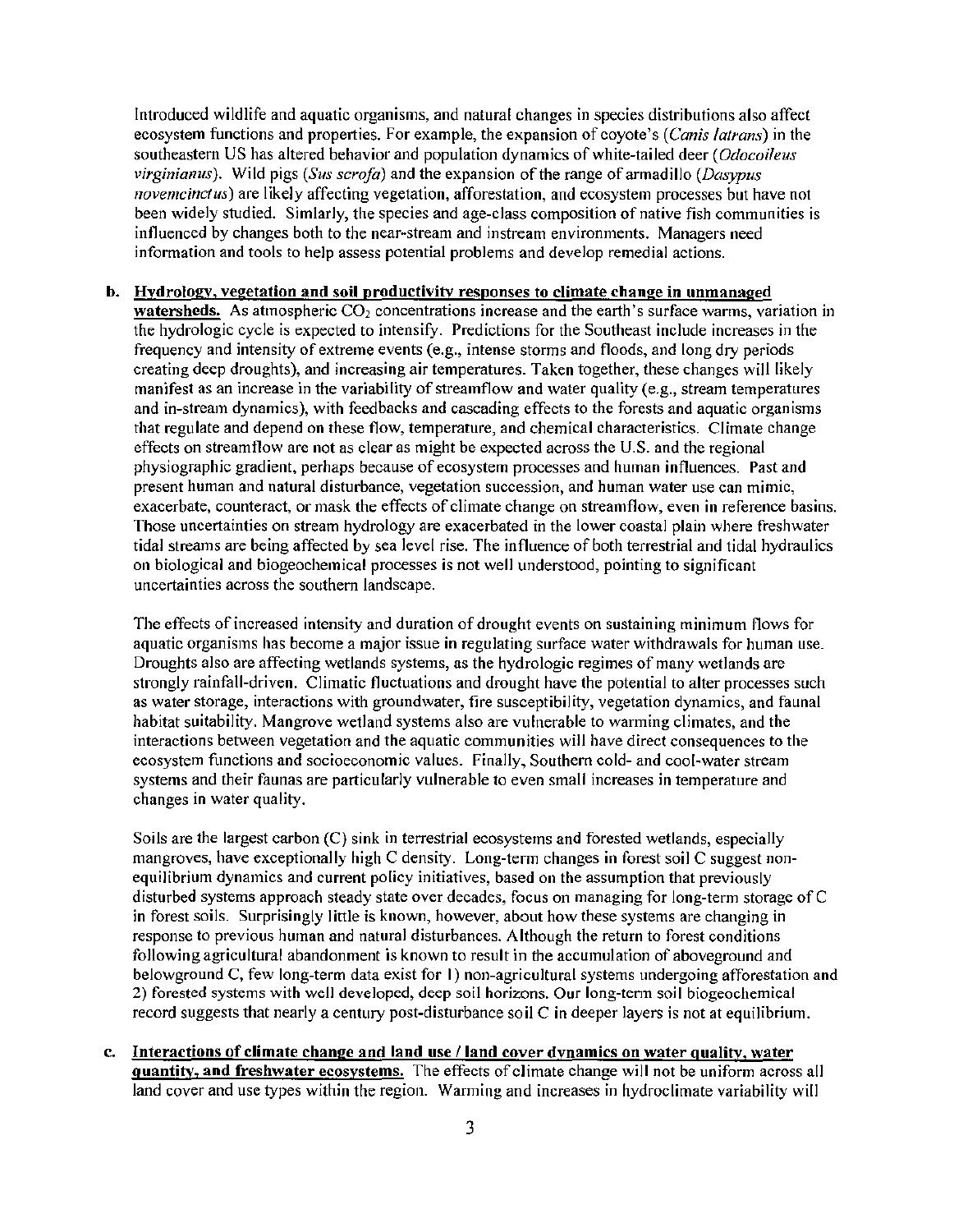affect the structure and function of systems differently depending upon the combined effects of the likelihood of exposure and inherent resistance and resiliency. We will examine the interactions of climate change, land use and land cover across the regional physiographic gradient, and span the continuum investigating the effects of: climate change on low-land tidally-influenced systems; changes in land cover, precipitation regimes and landslide triggering; and land use changes such as urbanization and river impoundments and how these may alter the vulnerability of watershed health and aquatic systems to climate change.

Changes in sea level will interact with land cover and topography to alter the reach of saline waters into freshwater systems, and thus the stage and reach of freshwater tidal creeks and rivers. Although vegetative dieback is an obvious impact of changes in salinity on riparian forests, very little is known about other interactions at the interface of the tidal- freshwater riparian zone. Accordingly, there are large uncerrtainties about changes in ecosystem processes and the associated implications within the rapidly urbanizing landscape of the lower Coastal Plain.

Enhanced hydroclimate variability in the region as a result of climate change, particularly extended droughts, threatens unique habitats that are closely tied to water balance and periodicity. The diversity of the southern Appalachians has depended on a broad temperature and moisture range, mediated by species interactions. Habitat diversity may buffer the impacts of future climate change, allowing for local refuges as temperatures rise, droughts become more frequent, or both. The long-term effect of climate change will depend on the extent to which habitat and species interactions amplify or buffer climate impacts. A common element of most community model scenarios is an increase in oak and hickory species and the potential for reduced canopy coverage, leading to a savanna-like forest composition and structure in the Southeast. At the same time, recent trends show instead increases in mesic elements, principally red maple and tulip poplar (see Problem 1a above). Similarly, impacts from recent extreme storm events have warranted examination of engineered structures and design guidelines.

Urbanization, channelization, mining, and other land use changes profoundly and often irreversibly alter aquatic communities, hydrology, and water quality at large scales. Reservoirs and dams impact aquatic communities by altering hydrology, stream temperatures, sediment and nutrient transport and deposition, habitat quality and connectivity, and by facilitating species invasions and fragmenting populations. Increasing demands on water resources have already led to calls for tnore reservoirs, and synergistic effects with climate warming may increase evaporation from and thermal impacts of reservoirs and both up and downstream habitat suitability for aquatic organisms.

## Problem Area 2. To develop knowledge, methods and guidelines to evaluate the effects of natural resource management and policy on forested upland and wetland watersheds and aquatic systems. Most of the forested landscape in the southeastern  $U.S.$  is privately owned and subject to some level of management. Given the complex interactions among ecosystem responses, climate change and desired goods and services, new insights and tools are needed to support informed land management practices. This need is particularly accute for the National Forests where the USDA Forest Service Planning Rule  $(2014)$  requires scientific involvement and monitoring to support adaptive forest management. The Rule requires the use of the best available scientific information to infonn decisions. It also requires increased protection for water resources, watersheds, and riparian areas; the maintenance and restoration of aquatic ecosystems, watersheds, and water resources including public water supplies, groundwater, lakes, streams, and wetlands; and adoption of best management practices to protect water quality. In addition, the new Planning Rule stipulates an improved ability to respond to climate change and other stressors through an adaptive framework of assessment, planning and monitoring and new provisions intended to improve resiliency of ecosystems.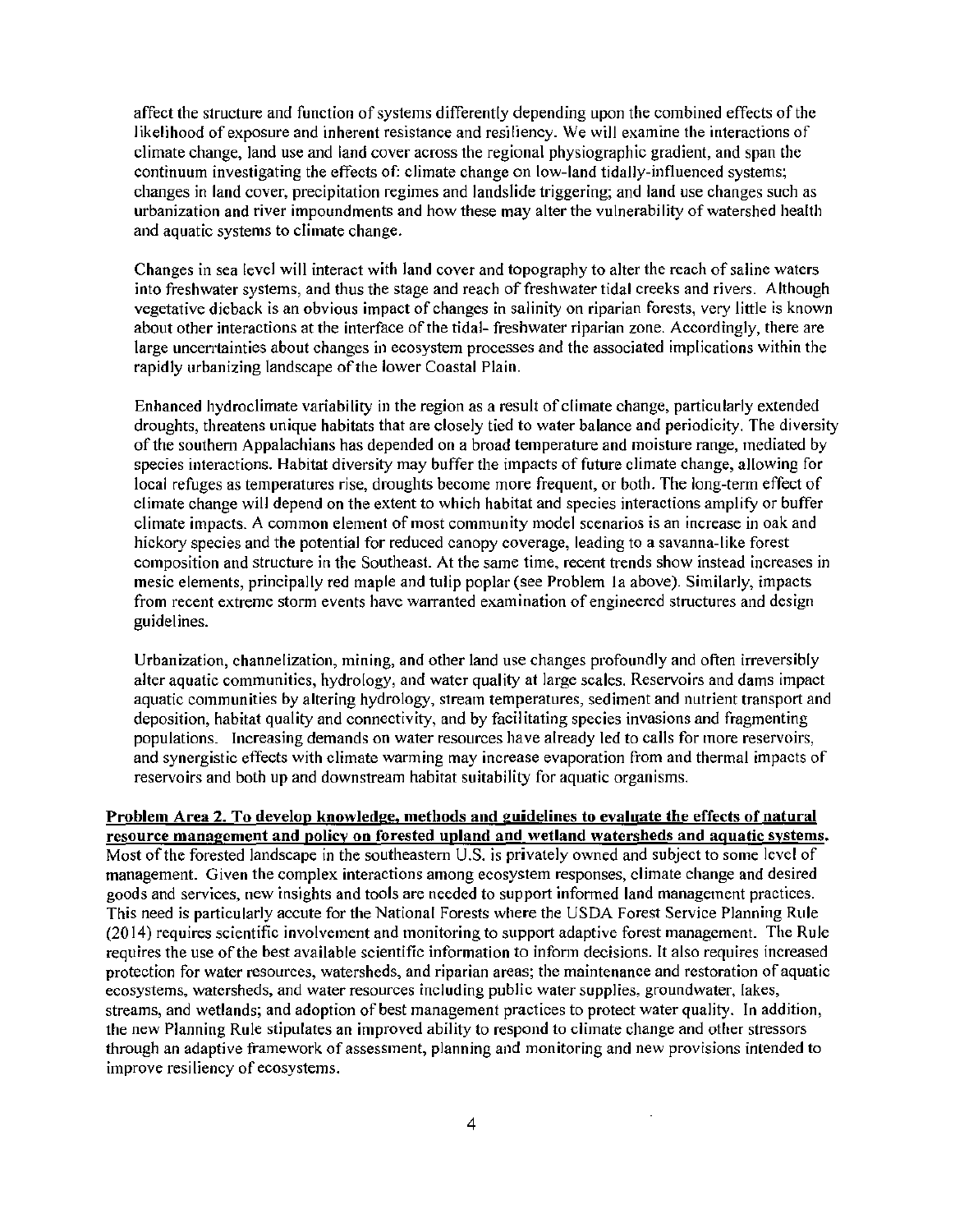The ecosystem services and products provided by southern forests are critical to the health of the regional and national economy. While there is a long history of silvicultural research within the region, new silvicultural systems and tools are needed to help ensure sustainability of the landscape. Our research will play a key role in providing the best available scientific information on watershed structure and function in suppport of sustainabilty of the ecosystem servcies. We will also use models to synthesize the complex interactions among the forest resources, management regimes, invasive species, water resources, and changing cliinatic regime. Models provide the practical means to synthesize current conditions, assess future potential management scenario impacts, and design monitoring systems that will be sensitive to the critical factors which affect management outcomes. The long-term research being conducted at SRS-4353 (described below) provides the needed basis for developing 1nodels that can inform forest land management decisions.

- a. Restoration of aquatic ecosystems, and forested watersheds. Most forested watersheds throughout the region have a history of disturbance and alteration. Hence there is need for restoration and management activities, especially on public lands, that reinstate the desired ecological structure and functions. Developing knowledge to aid in restoring high- and low-elevation forests in the region in the wake of press- and pulse-disturbances will be a key focus of our research in the next five years. Active and adaptive management strategies will be required to transform degraded systems into more desirable states. Thus, land managers need science-based restoration strategies and methods to aid recovery of forest structure and function after widespread declines and losses of important species. Monitoring chronic acid deposition in high-elevation forests and understanding how the factors affecting acid neutralizing capacity of streams and soils in the southern Appalachian will be an important focus area. Additionally, the structure and function of riparian forests in the southern Appalachians have been significantly affected by eastern hemlock death due to the hemlock woolly adelgid (HWA) infestation. Over a decade of our past research shows expansion of *Rhododendron*  maximum (Ericaceae) with understory microclimate and plant-litter-soil biogeochemical feedbacks that inhibit tree seedling recruitment and establishment of overstory canopy trees. Removal of this shrub, using tools such as prescribed fire coupled with a greater understanding of seed banks will inform land managers and help restore riparian forest structure and function. Preservation of HWAinfested hemlock stands requires intense management strategies using one of many control mechanisms to reduce or eliminate HWA populations. Depending in-part on the level of infestation, both chemical and biological controls have been effective in preserving hemlock stands. As the success of some of these control programs has increased, interest is growing in improving the health of treated hemlock trees and restoring hemlock stands through silvicultural practices. Hemlock tend to respond positively to canopy openings, for example, but more knowledge is needed regarding the physiological mechanisms and the interactions with biological and chemical controls. In the coastal plain, reestablishment of fire-dominated ecosystems is the principal management objective on National Forest lands. While prescribed fire research has a long history in this region, changes in climatic regimes, urbanization, and concerns about water quality, and how they may affect riparian, wetland, and aquatic fauna and ecosystems services remain. Correspondingly, the effects of restored longleaf pine forests on streamflow dynamics is poorly understood, hence knowledge is needed to learn the mechanisms/controls on its hydrology and water quality.
- b. Implications of policy on watershed health and function. Policies and legal mandates such as the Clean Air Act (CAA) & Clean Water Act (CWA) have profoundly improved water quality and habitats for both terrestrial and aquatic species. However, loss of forested wetlands remains an important issue in the region, particularly as a result of minor silvicultural drainage and development of forest lands. Interactions among management practices, climate change and uncertainties in the hydrology of managed forested wetlands convey important needs ranging from expanding our understanding of fundamental processes to modeling and assessment to provide the information needed by managers and policy makers to avert further wetland loss.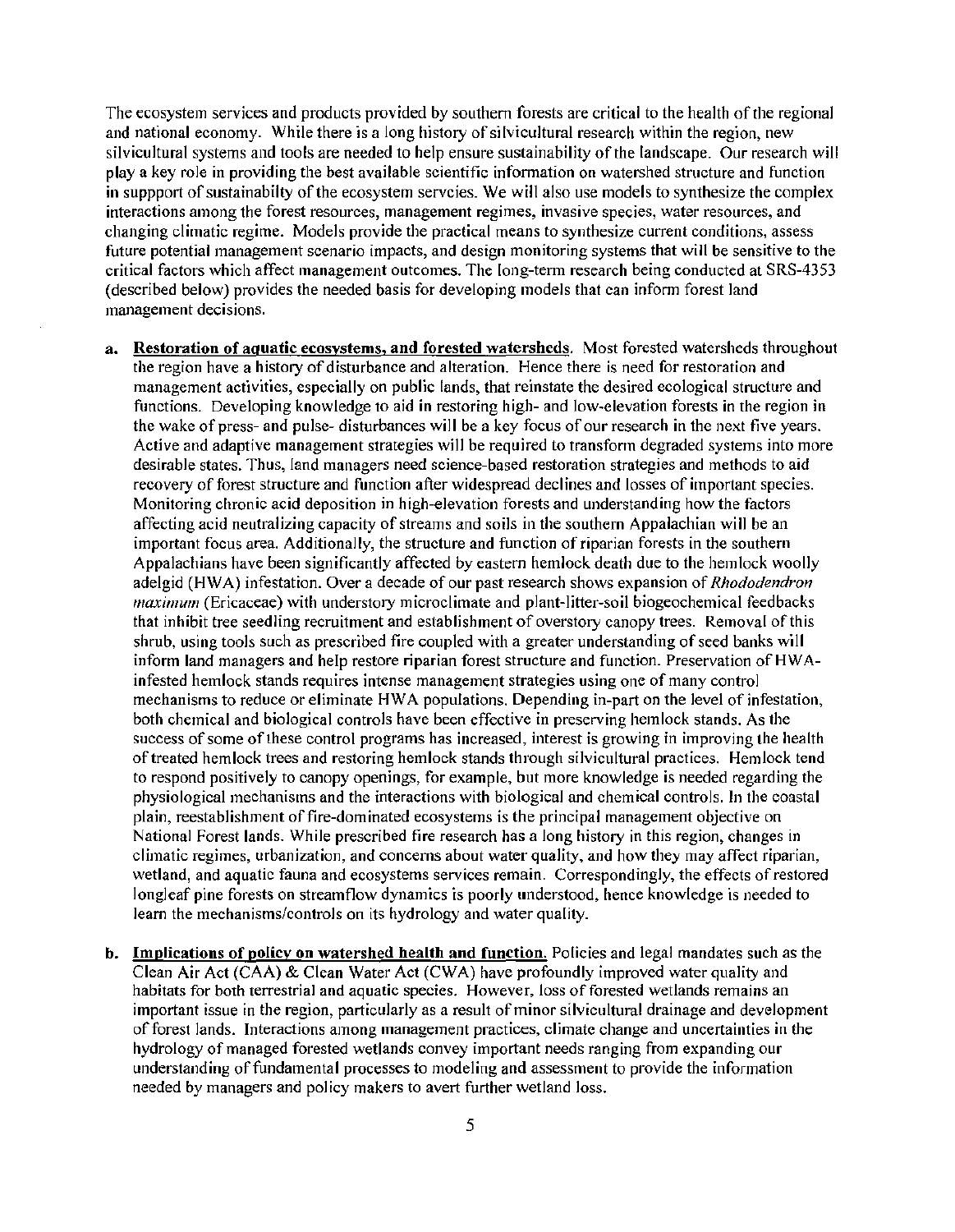The CAA includes provisions to protect water quality through reduction and mitigation of airborne emissions. Infonnation is needed to link functional responses to mitigation. Continued long-term monitoring of atmospheric deposition and stream chemistry provide data to drive these assessments provide the basis for modeling the potential long-term effects of emissions on stream water quality.

- c. Integrating silvicultural systems in a watershed context. Silvicultural systems and associated Best Management Practices (BMPs) provide guidance to protect forest soil and water resources while sustaining the provisioning of ecosystem services. New silvicultural practices and changes in watershed condition due to invasive species, climate change, etc. require prescriptions to protect and sustain basic soil, water and ecological functions. Changes in social and economic conditions will also affect silvicultural production. For example, demand for wood products for uses such as biofuels is likely to increase in the coming decades and may alter the current species choices to include nonnative species. Technological advances in genetic engineering of non-native timber species that have historically been excluded from the Southeast due to climate are increasing rapidly. Better information and tools to support sustainable management prescriptions for these new silvicultural systems are needed.
- d. Tools to assess effects of management and climate change on watershed health and function. Models are fundamental for synthesizing scietific information and for proving a basis for developing management and policy recommendations. Models are particularly well suited for assessing the impact of climate change, land use change, and population growth on water supply, river flows, and aquatic ecosystems at scales ranging frorn the small watershed to the conterminous U.S. Correspondingly 1nodels linking hydrologic and biogeochemical processes can be effective in assessing water quality response to disturbances, soil C storage, green house gas emmissions, as examples. While there are operational models applicable to the region, they all require validationn for particular applications, and advances in the models must reflect the science. Accoredingly, there's significant need to test and adapt existing models for application within the region, country and beyond. The models of particular relevance to our program include: the Soil and Water Assessment Tool (SW AT), developed by Agricultural Research Service, the Water Supply Stress Index (WaSSI) model developed by SRS scientists, and MIKESHE, a commercial hydrology, DRAINMOD Forest developed by North Carolina State University, and Forest DNDC developed by University New Hampshire.

In addition to ecosystem models, spatial decision support systems can be effective tools to protect infrastructure and anticipate potential consequences from engineered structures. With more than 50,000 road-stream crossings on National Forest lands in Region 8, managers charged with maintaining, improving, and decommissioning roads must balance the needs for safe, efficient movement of traffic with the mandate to provide adequate passage for aquatic organisms, all with limited funds. The Crossing Area Decision Support System (CADSS) provides managers with a desktop, GIS-based tool to integrate the costs and benefits of removing or replacing particular combinations of problematic crossings. This tool lets managers prioritize crossing based on information on species richness, presence of mussels and fish species, land ownership, and presence of natural heritage species.

Problem Area 3. Long-term hydrologic and ecological monitoring and research on forested upland and wetland-dominated watersheds. The RWU will continue long-term monitoring of surface and ground water stations, cliinate stations, pennanent plots, and experiments. Studies will continue on both high- and low-gradient hydrologic systems from the Appalachian Mountains to the Coastal Plain. These data provide the cornerstone of the Center for Forest Watershed Research program and underpin the RWU's mission. While new approaches, tools and data networks will be required to answer contemporary questions, the value of maintaining these long-term watersheds cannot be overstated; the data they provide are critical for detecting change and trends, for discovery of ecological 'surprises,' and to inform,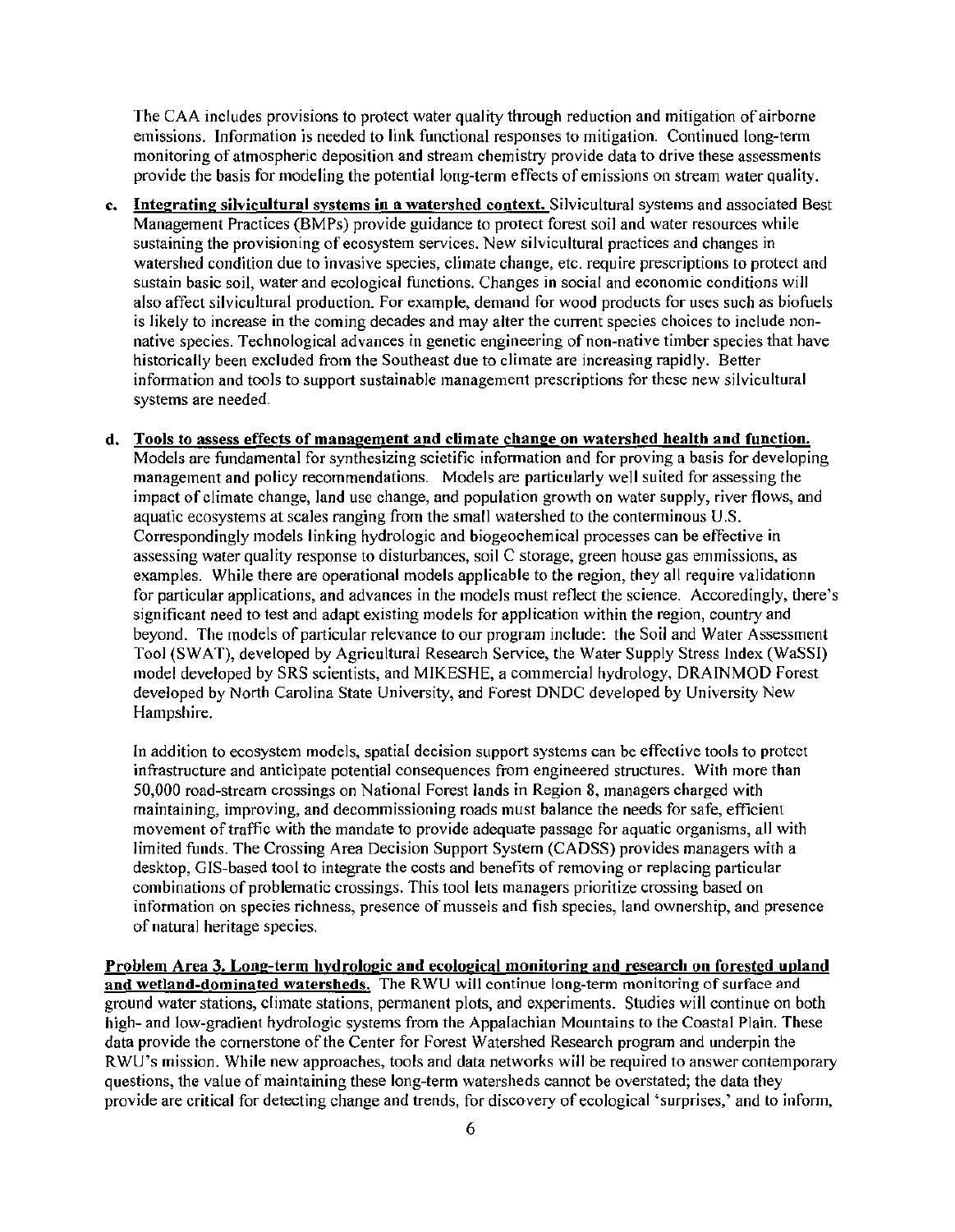advise, and support policies and decisions. These long-term records and experiments offer us the ability to formulate and answer new questions, as well as to revisit or recast original questions in an age of increasing human demands and changing global climate.

- a. Long-term climate, hydrology, and vegetation monitoring within Experimental Forests. Both the Coweeta Hydrologic Lab and the Santee Experimental Forest have long histories, 80+yrs and 40+yrs, respectively, of using long-term climate, hydro logic, and vegetation data to answer fundamental questions on management and watershed hydrology. Streamflow and vegetation at Coweeta and Santee have been established to assess reference conditions, post-hurricane conditions, and post-insect infestation conditions on community dynamics, among others. This information has provided the basis for hundreds of publications, and the continued development of the long-term database is poised to support critical advances in the development of simulation tools that are needed to scale from the watershed to the region and beyond (e.g., global circulation models).
- b. Long-term stream temperature network. Outside of the Experimental Forest boundaries, we have developed a network comprised of 204 watersheds distributed down the spine of the southern Appalachian Mountains from Maryland to Georgia to continuously monitor stream water and air temperatures. Our primary purpose is to investigate how broad traits of landscapes interact with local watershed features to influence the relationships between air and stream water temperature and to predict how water temperature and thus habitat suitability, particularly for cold- water adapted species, will respond to changes in climate.
- c. Integration with Experimental Forest Research (EFR) network. The EFR Network was established in 2006 by the Deputy Chief for Research and Development to provide the needed capacity for monitoring, experimental data collection, and data sharing to address complex national level questions. The network includes both the Coweeta Hydrologic Laboratory and the Santee Experimental Forest, selected to represent major biogeoclimatic zones across the U.S. SRS-4353 remains committed to effective development of the network. For example, in 2011 the Unit established the FACE wood decomposition experiment, incorporating nine experimental forests representing distinct bioclimatic zones to assess wood decomposition and the fate of wood-carbon. Considerable opportunity exists to utilize the EFR network for developing the information that is need for robust tools that can be applicable at large scales (e.g., national).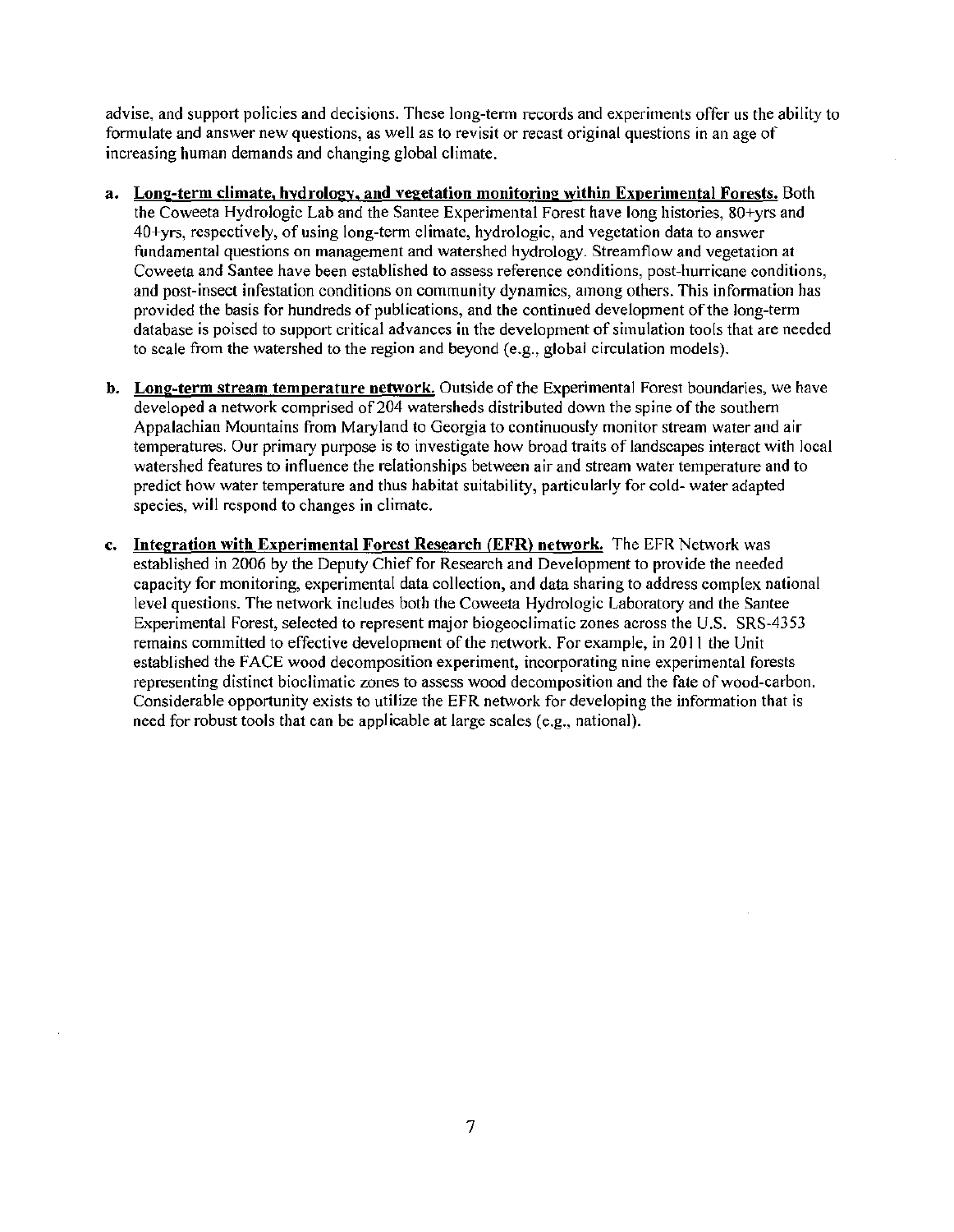# JO. APPROACH TO PROBLEM SOLUTION

## Problem Area 1. Fundamental Interactions

Problem I will be addressed through a combination of field and laboratory studies as synthesized below.

## a. Effects of invasive species, and non-random species gains and losses on ecosystem processes in terrestrial and aquatic systems.

- i. *Hydrologic impacts of species changes:* We will investigate the ecological and hydrological impacts of non-random losses and gains of forest and freshwater species, native and nonnative. We will extend our research to address questions involving fundamental changes in species used for the Southeast timber industry as well by comparing *Eucalyplus* spp. and *Pinus taeda* water use along a hydrologic gradient.
- *ii. Water budget components:* We will conduct fundamental research on transpiration, interception, reference evapotranspiration, and streamflow dynamics at the individual, stand, and watershed scale to understand how species composition affects water budget components.
- *iii. Extirpations by invasive species:* We will continue research on the effects of eastern hemlock loss, black locust proliferation and mortality, and American chestnut loss on ecosystem processes. New research on physiological mechanisms determining susceptibility to hemlock woolly adelgid infestation will be conducted in a series of cross-RWU manipulative and observational studies.
- *iv. Riparian shrub layer feedbacks:* We will conduct a large-scale experimental removal of rhododendron and its associated O-horizon leaf litter in riparian corridors once dominated by eastern hemlock into which rhododendron has since expanded. We will collaborate with outside partners to examine the effects of rhododendron removal on a suite of ecosystem properties and processes in riparian forest and their adjacent stream reaches.
- *v. Effects of invasive mammals on ecosystem functions and predator-prey relationships:* We will continue research on the movement and population ecology of wild pigs and coyotes and the effects of these species on other wildlife. This work will include assessment of potential effects of pig control programs on coyotes, as well as evaluation of various strategies for pig control.
- *vi. Effects of introduced rainbow and brown trout on native brook trout:* we will expand on efforts to understand the mechanisms responsible for expansion of rainbow and brown trout into habitats historically occupied by brook trout.
- vii. Determine habitat use, movement, and ecological relations of American eels (Anguilla *rostrata) in Atlantic slope watersheds:* American eels in small high-elevation low productivity streams coexist as members of diverse fish communities for 3-20 years. We will continue research understand the mechanisms that permit eels and other fishes to coexist and to predict the influence of disturbance to major habitat features such as substrate composition.

# b. Hydrologic and forest and soil productivity responses to climate change, including greater hydroclimate variability.

- *i. Hydrologic response to extreme events:* We will study the effects of climate change on streamflow, drought on low flows, altered precipitation temperature and water table regimes on forested wetlands, including mangroves, and increased temperature on warm- and coldwater systems.
- *ii. Mechanisms driving changes in evapotranspiration:* We will conduct research focused on elucidating the mechanisms of streamflo\v changes in reference basins in the southern Appalachians and Coastal Plain to provide a robust perspective on a hydrologic process that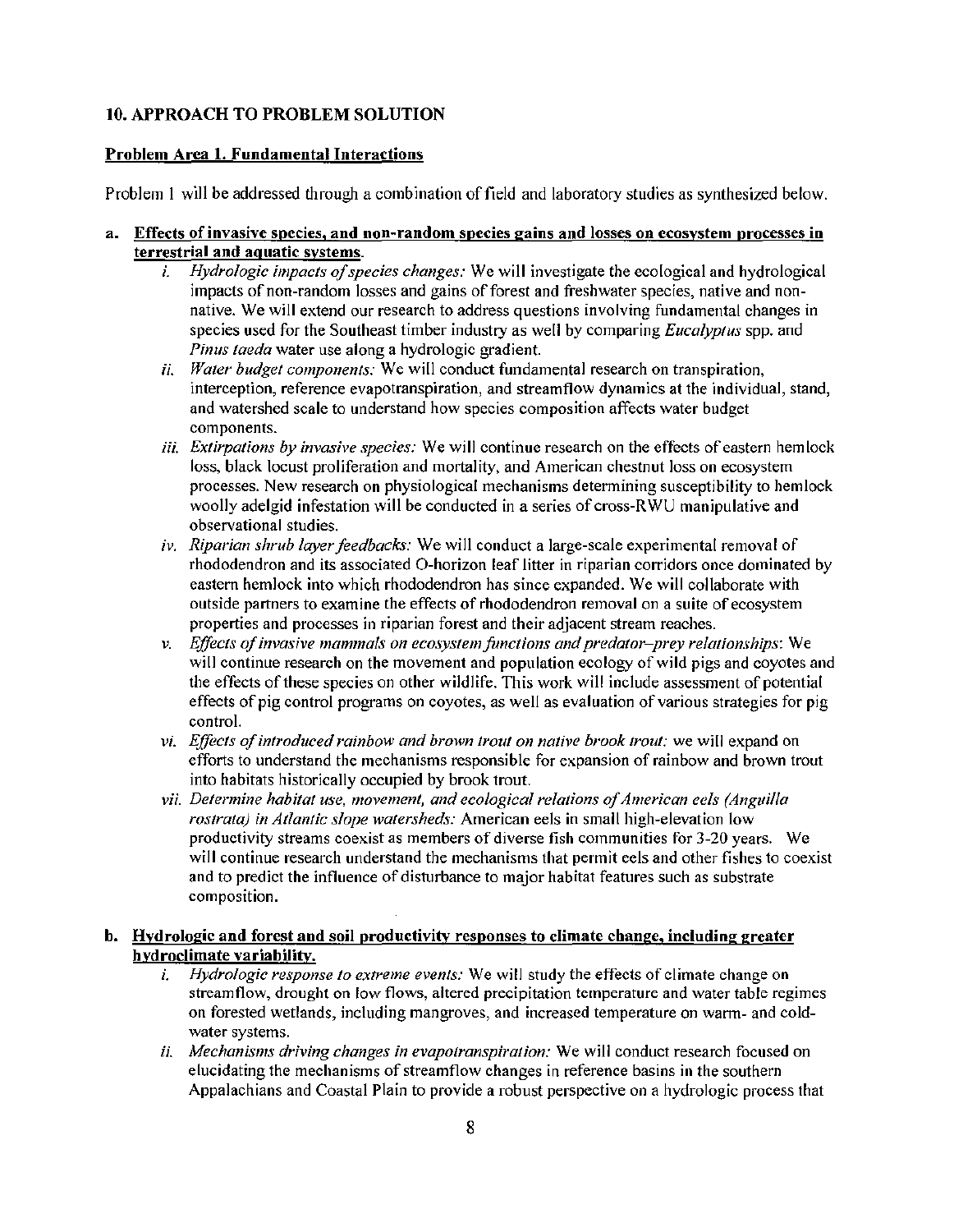accounts for 60-80% the water flux from forested watersheds. We'll employ a suite of cutting-edge tools and approaches including sap flow, eddy covariance, remote sensing and scintillometry, and automated infrared gas analysis and stable isotope mass spectrometers.

- *iii. Mechanisms affecting net ecosystem exchange of carbon and carbon sequestration:* We will conduct research focused on elucidating the mechanisms of forest and soil productivity changes in reference and managed basins using advanced tools and approaches. We will conduct experiments to detennine the factors regulating gains and losses of soil C assessing long-term changes in soil and aboveground carbon pools and fluxes in established experiments and monitoring plots.
- *iv. Forested wetland responses to hydroclimate variability:* Studies of forested wetland responses to shorter-tenn drought cycles have provided a conceptual basis for understanding the potential effects of longer-term climate change, but hydrologic and modeling studies are still needed to understand how different wetland types may respond under different land use scenarios and how adjacent land management may mitigate these effects.
- *v. Cold- cool, and warm-water aquatic systems responses to global warming: Our cold-water* stream temperature networks (described above in Problem 3b) and watershed-wide faunal sampling is our first step toward understanding warming effects across the gradient of stream temperature regimes.
- *vi. Soil carbon sequestration:* We will synthesize long-tenn data on above- and belowground carbon pools and fluxes across reference and disturbed forested watersheds and explore likely mechanisms of deep soil carbon loss. We will also conduct studies to quantify carbon and greenhouse gas fluxes in forested wetlands, spanning tidal and non-tidal hydrologic regimes, and further refine Forest DNDC to predict C cycle dynamics.

# c. Interactions of climate change and land use/land cover dynamics on water quality, water quantity, and freshwater ecosystems.

- *i. Sea-level rise effects on tidally-influenced ecosystems:* The Santee Experimental Forest (SEF) is the only EFR in the Nation with a gauged freshwater tidal stream. Combined with the longterm, upland watershed hydrology monitoring, the SEF provides unique capabilities to address fundamental questions regarding the interactions of physiological and biogeochemical processes with the tidally-influenced riparian zone hydrology.
- *ii. Future forests:* We will create replicated future forests experiment (FFE) by selective removal to achieve composition and stocking levels that are consonant with prevailing forecasts. By conducting our studies in current and 'future' communities across different elevations and drainage classes we will generate a broad range of environments to evaluate the role of interactions. The two experimental components within treatment plots across an FFE watershed are thinning to promote fast transition and burning for slow transition.
- *iii. Landslides and land cover:* We will continue modeling and field studies on the effects of forest species composition, tree height, and age on soil cohesion and the resulting cascading effects on debris flow triggering.
- *iv. Landslides and aquatic communities:* We will continue annual basin-wide monitoring begun in 1992 offish habitat and fish abundance and distribution following a flood and debris flow (including three pre-flood years) in a mountain watershed.
- *v. Barriers in aquatic systems:* Our research into the effects of reservoirs focuses on upstream and transition zone dynamics as well as downstream influences on aquatic organisms in the southeastern U.S. will continue and become more critical over the next several decades.

## Anticipated outcomes in Problem 1:

Quantification of the rates of carbon sequestration among ecosystem components will provide needed information to support programs designed to minimize carbon emissions from forest land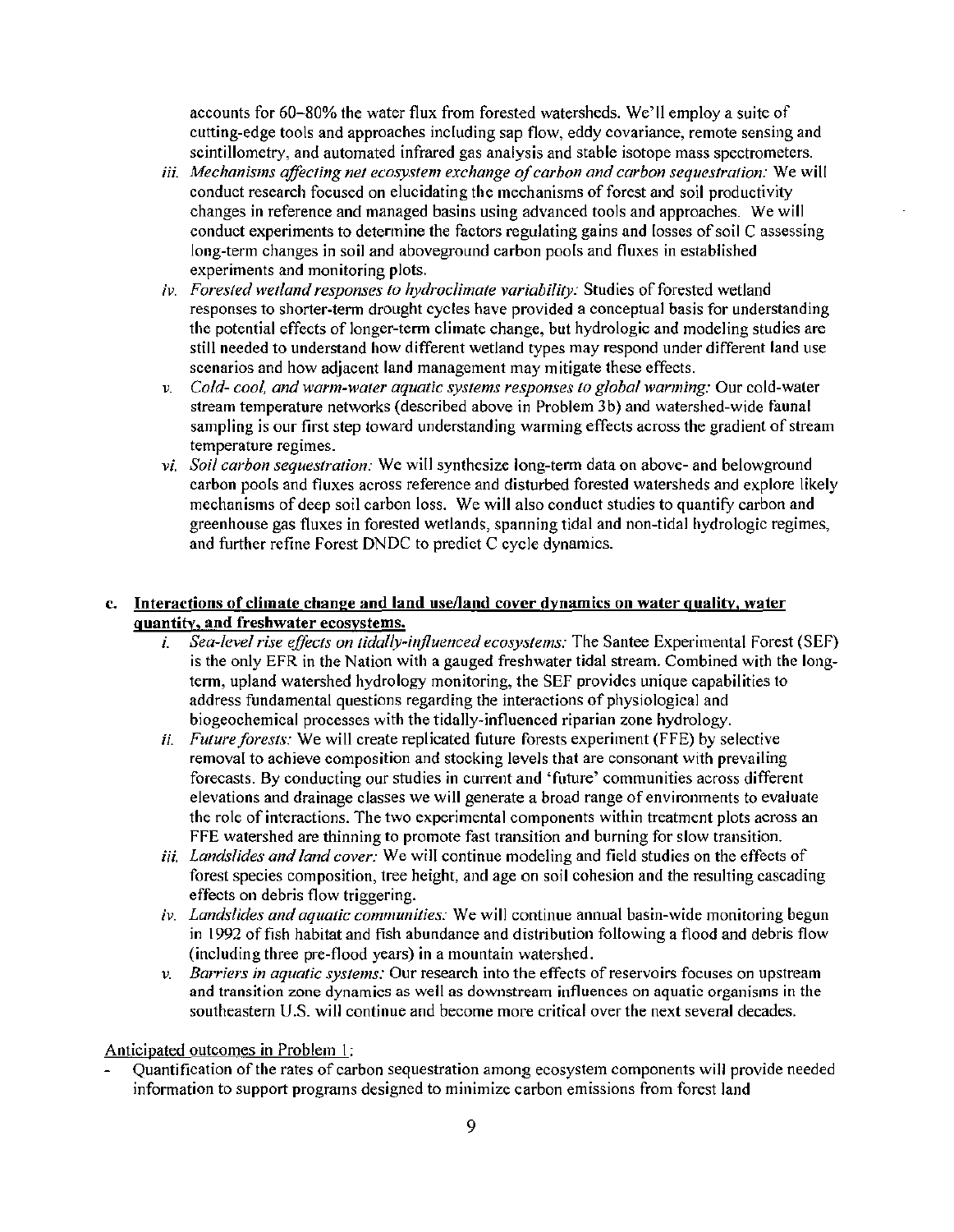management practices.

- Improved tools, especially Forest DNDC will be developed to facilitate project-specific assessments  $\overline{a}$ of management effects on carbon and greenhouse gas emissions.
- Long term monitoring will enable increased precision of estimates for the regional water balance and improvements in the quantification of forest mediated evapotranspiration. The outcome will have significant ramifications regionally, and provide a president for other regions.
- More complete understanding of the potential consequences of sea level rise on ecological functions of freshwater tidal riparian zones and the potential corresponding interactions with climate change and land development scenarios.
- Increased understanding of the implications of sea level rise at the coastal-terrestrial interface. Improved effectiveness of control strategies for wild pigs and increased understanding of the effects of invasive large mammals of the ecology of forested watersheds.
- Development of tools to assess the vulnerability of road cross drainage structures/stream crossings.

## Problem Area 2. To develop knowledge, methods and guidelines to evaluate the effects of natural resource management and policy on forested upland and wetland watersheds and aquatic systems.

Problem 2 will be addressed through a combination of field and laboratory studies as synthesized below.

### a. Restoration of aquatic ecosystems and forested watersheds.

- i. *Acid sensitivity in southern Appalachian watersheds:* We will examine the sensitivity of high elevation watersheds in the southern Appalachians to acidic deposition and the potential for restoration through liming by analyzing relationships among stream chemistry and the following catchment characteristics: soil A horizon and total profile depth, soil and forest floor chemistry, litterfall nutrients, total extractable cations, total digestible cations, and lime requirement.
- *ii. Manipulation of riparian zone vegetation-rhododendron removal:* We will conduct rhododendron and forest floor (soil O-horizon) removal experiments in riparian corridors once dominated by eastern hemlock. Our experiments will investigate restoration potential and methods in these degraded areas. We propose replicated (intensive) field experiments at the plot scale, and un-replicated observational (extensive) measurements at the stream reach scale.
- iii. *Manipulation of riparian zone vegetation-recruitment patterns and mechanisms:* Increased light and nutrient availability in response to rhododendron removal may result in higher rates of tree seedling recruitment; faster growth of existing seedlings and saplings; and higher recruitment of herbaceous species, including spring ephemerals, herbaceous annuals and longer-lived perennials. Recruitment may occur via seed dispersal or by viable seeds stored in the soil. Ability of plant species to store seeds in the soil (i.e., seed bank) could be a mechanism to recover rapidly following hemlock loss and rhododendron removal. It is unknown, however, whether there is a viable seed bank under rhododendron that could respond to increased resource availability following removal.
- *iv. Ecology and physiology of eastern hemlock*: We will assess the effectiveness of daylighting treatments on tree physiological status and carbon balance of eastern hemlock using both short and long-term indicators of physiological stress. We will measure leaf-level gas exchange, chlorophyll fluorescence, and leaf-level concentrations ofC, N, and total nonstructural carbohydrates (TNC) and conduct these measurements on infested and uninfested trees, and also in infested trees where predatory beetles have been released for a decade.
- *v. Stream habitat restoration research:* We will partner with management to assess, design, construct, and monitor stream habitat restorations in the southern Appalachians. Our research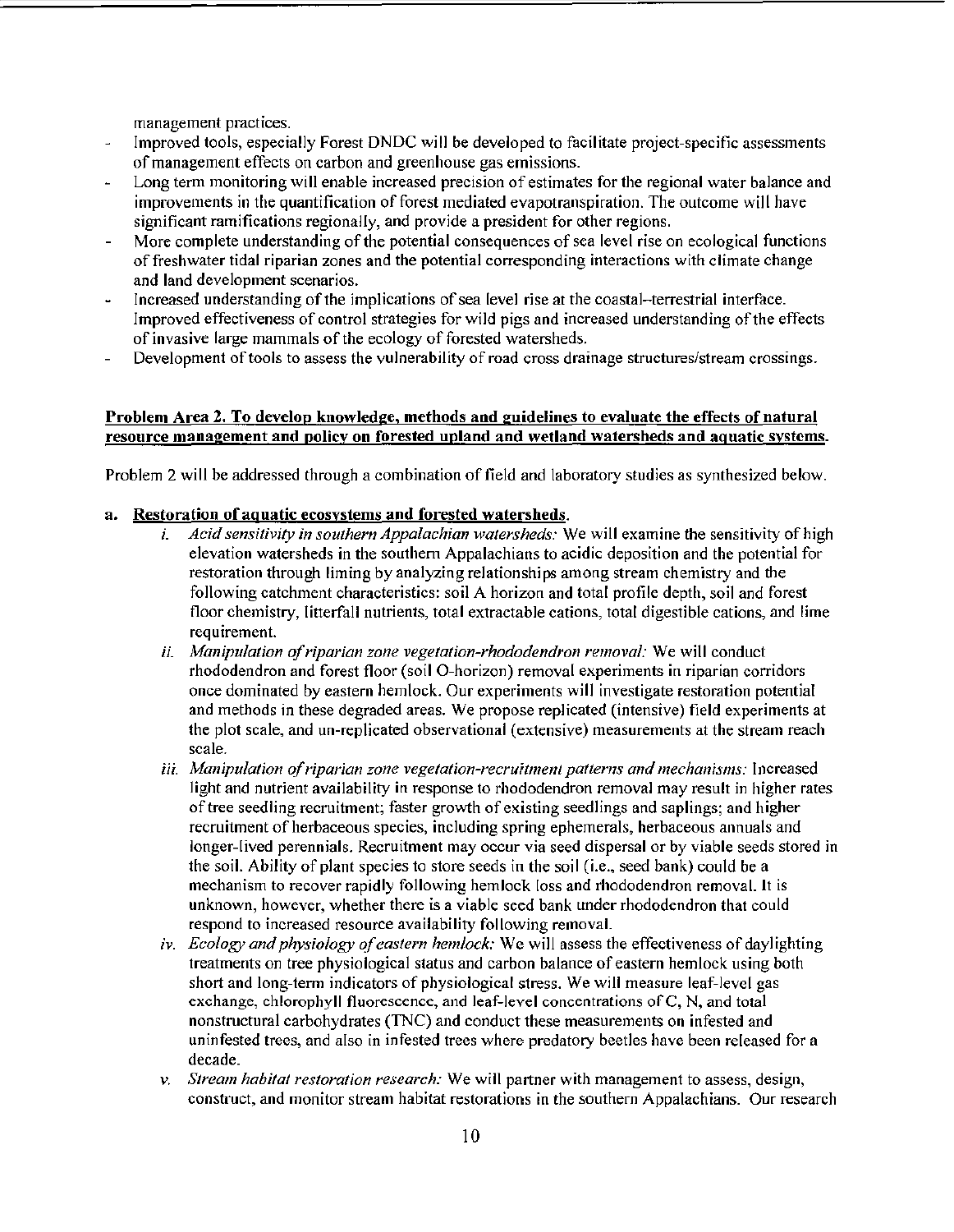will focus on changes to aquatic communities and assemblages, including species composition, growth, and production

- *vi. Watershed restoration:* The Santee Experimental Forest is developing a plan with the Francis Marion National Forest to study the effects of longleaf pine restoration at the watershed scale. The work will be the first watershed-scale study to assess the hydrologic processes and changes in the water balance associated with longleaf pine.
- *vii. Foraging ecology of red-cockaded woodpecker:* We will continue collaborative research aimed at understanding characteristics of good quality foraging habitat for this endangered species to identify thresholds in habitat attributes that affect population vital rates. New research will use a manipulative approach to identify the relative influence of habitat features and breeding group size on reproductive success.
- b. Implications of policy on watershed health and function. We will utilize established experimental sites and modeling tools to quantify the effects of forest management practices on water, carbon and nutrient dynamics. This work will establish the extent to which silvicultural practices, including changes to identified minor drainage, 1nay affect the jurisdictional status of forested wetlands. We will partner with various state and Federal Agencies to conduct long-term monitoring and research on the losses, gains and distribution of aquatic organisms and their habitats above and below reservoirs licensed by the Federal Energy Regulatory Commission (FERC)
- c. Integrating silvicultural systems in a watershed context. We will leverage established silvicultural experiments to quantify water and watershed effects over the long-term. Findings from this work are especially important for validating ecosystem and soil biogeochemical models. The Unit will collaborate with Dept. of Energy, university and private industry in the development of sustainable biomass production systems with respect to water quality and soil productivity.
- d. Tools to assess effects of management and climate change on watershed health and function. Our development, testing and application of models will include both hydrologic systems and forest biogeochemistry. The hydrology modeling will focus on physical hydrology and the distinctions between high- and low-gradient systems in managed and unmanaged conditions. The effects of silvicultural (e.g., prescribed fire, harvesting) and restoration on water quality will employ WaSSI, Forest DRAINMOD and SWAT models. We will also conduct research in the application of remote sensing data to assess hydrologic processes, carbon stocks and watershed condition. Biogeochemical modeling will focus on the carbon balance and greenhouse gas emissions in managed forests. We will also continue to improve our Crossing Area Decision Support System (CADDS), a desk top tool designed to optimize decisions about strearn crossing structure repair or replacement. Finally, we will use the WaSSI model to quantify the contribution of State and Private Forest lands to water supply.

#### Anticipated outcomes in Problem 2:

- Improved understanding of the range of sensitivity to S04 deposition related to site soils and parent material.
- We expect that removal of rhododendron, with and without the partial removal of the O-horizon, will improve degraded forests by: allowing recruitment of trees and herbs; increasing forest floor decomposition rates; increasing soil pH, nutrient availability and nutrient cycling rates; and, subsequently, raising stream pH and acid neutralizing capacity (ANC).
- Increased understanding of seed bank dynamics and the ability to respond to increased resource availability following rhododendron removal using fire\_
- A better understanding of how restoration may be accelerated through increasing available light to  $\overline{a}$ understory and recovering eastern hemlock trees.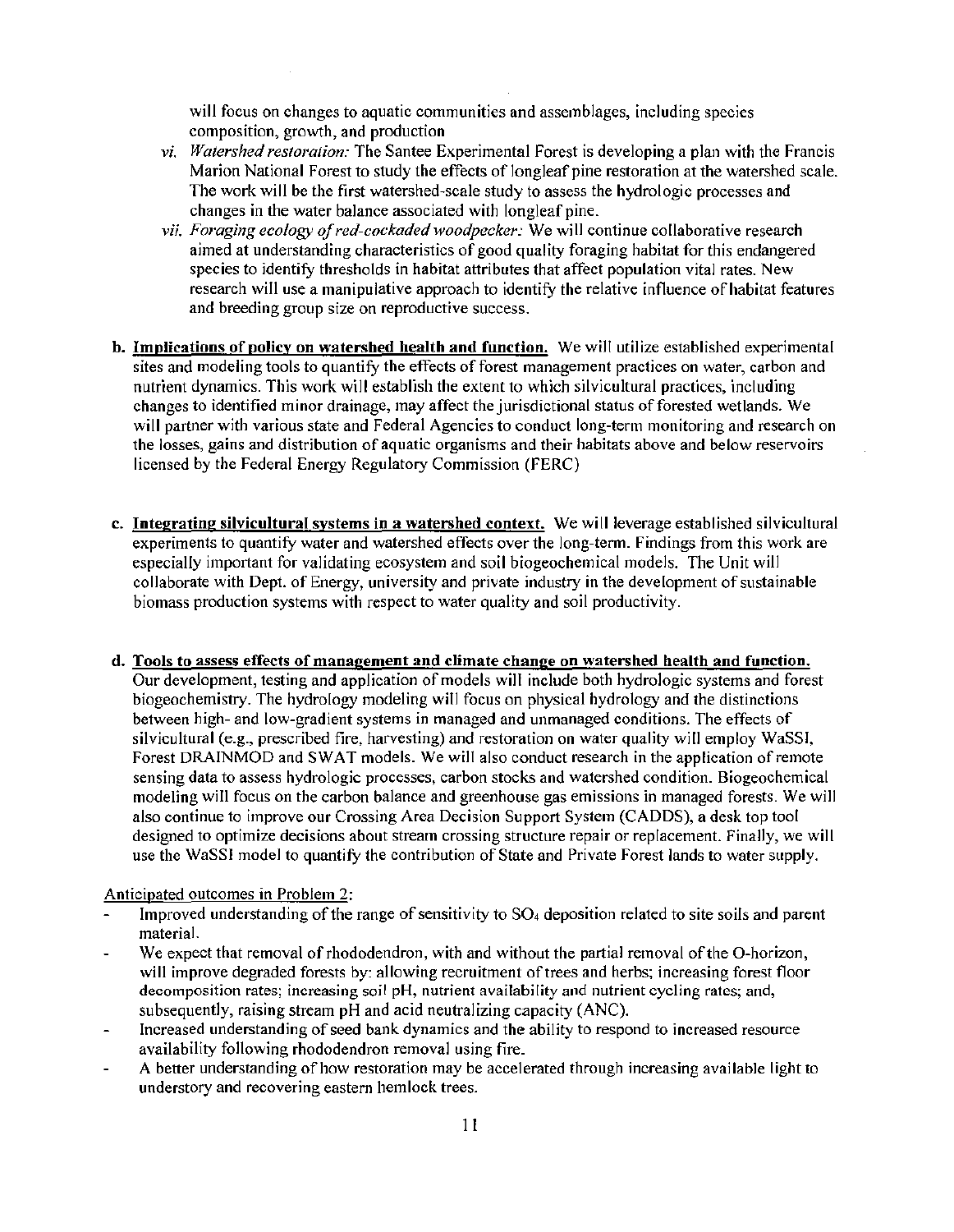- $\overline{a}$ The ability to assess forest response to altered climate regimes and forest management practices will be improved as a result of field-based research supporting model development and application
- Forest DNDC, which is recommended by USDA as the model to assess carbon dynamics in forested wetlands, will be further refined and validated.
- Improvements in strategies, priorities, and decision making for placement and repair of stream crossing structures to facilitate aquatic organism passage.
- Public information materials, databases and map products that can be used by forest managers to convey the importance of water supply from state and private forests.
- Identification of critical habitat attributes for the red-cockaded woodpecker to improve habitat restoration and management for this species.
- More effective design for longleaf restoration that considers implications to the water budget.

# Problem Area 3. Long-term bydrologic and ecological monitoring and research on forested upland and wetland-dominated watersheds

Problem 3 will be addressed through a combination of field and laboratory studies as synthesized below.

- a. Long-term climate, hydrology, and vegetation monitoring within Experimental Forests.
	- *i.* Water quality and quantity monitoring in the Coweeta and Santee Experimental Forests: We will continue sub-daily monitoring of stream discharge and weekly sampling of water quality parameters in the 16 gaged watersheds in the Coweeta Basin and the 3 gauged subwatersheds in the Turkey Creek Watershed.
	- *ii. Climate network:* We will measure and record precipitation and climate -sensitive variables in the Coweeta and Santee Experimental Forests. We will continue long-term partnerships with NADP and NDDP to measure atmospheric and dry chemical deposition, respectively.
	- *iii. Vegetation plots:* We will continue to measure species composition, growth, and soils (in a subset of watersheds) in the permanent plots to track changes in diversity and productivity in the reference watersheds. Remeasurement at Coweeta is scheduled for 2020, and will not need to be completed in this RWUD. Remeasurement at Santee is scheduled for 2018. Soils at Coweeta will be sampled in 2016.
- b. Long-term stream temperature network. We will continue to maintain our network of air and water temperature monitoring sites located in over 200 headwater Appalachian watersheds from Maryland to Georgia. Data will be used to refine predictions of stream temperature at scales ranging from individual stream reaches to headwaters of the Appalachian region. We will leverage our temperature data in partnership with other agencies and organizations to analyze and predict relations of climate change to aquatic community structure.
- c. Integration with Experimental Forest Research (EFR) network. Investment in the Coweeta Hydrologic Laboratory and the Santee Experimental Forest will enhance national monitoring efforts and improve monitoring to support emerging remote sensing technologies. We will seek out new and existing ways to host EFR data on FS servers to increase our visibility and encourage use of the data. New efforts within SRS will allow cross-site analyses among ERFs to facilitate NFS forest planning.

# Anticipated outcomes in Problem 3:

- Models will be developed and tested to predict the effects of management, climate, land use change on hydrology, water quality, carbon pools, sensitive aquatic fauna, and ecosystem services
- Work conduced across the Coweeta Hydrologic Lab and Santee Experimental Forest, and other SRS ERF sites, will exemplify approaches to realize the values of long-term monitoring.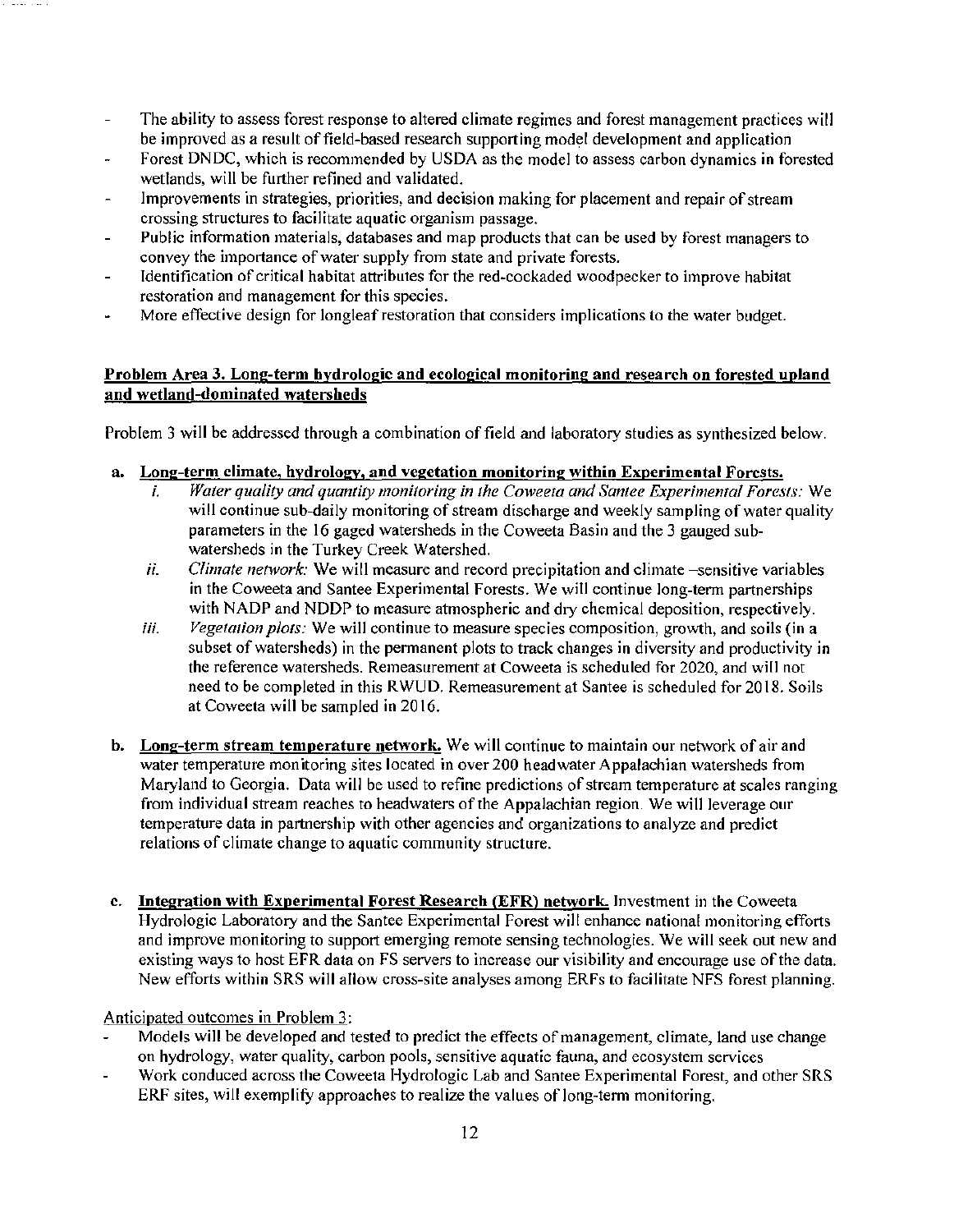### II. ENVIRONMENTAL CONSIDERATIONS

The RWU-4353 program of research includes activities that are not expected to have a significant adverse effect on the quality of the human environment. The environmental effects of specific actions will be considered during the development of study plans, at which time the existence of extraordinary circumstances related to the proposed action and any categorical exclusions will be documented as a part of the study plan as described in FSH 1909.15, Chapter 30. For research involving the use of toxicants, environmental considerations will be further evaluated through Environmental Assessments or Environmental Impact Statements prepared with, and reviewed by the cooperating District or Forest staffs. For research having the potential to affect a plant or animal species that is federally listed as endangered or threatened or proposed for such listing, R WU-4353 will consult with District or Forest biologists and the U.S. Fish and Wildlife Service as per Section 7 of the Endangered Species Act of 1973, as amended.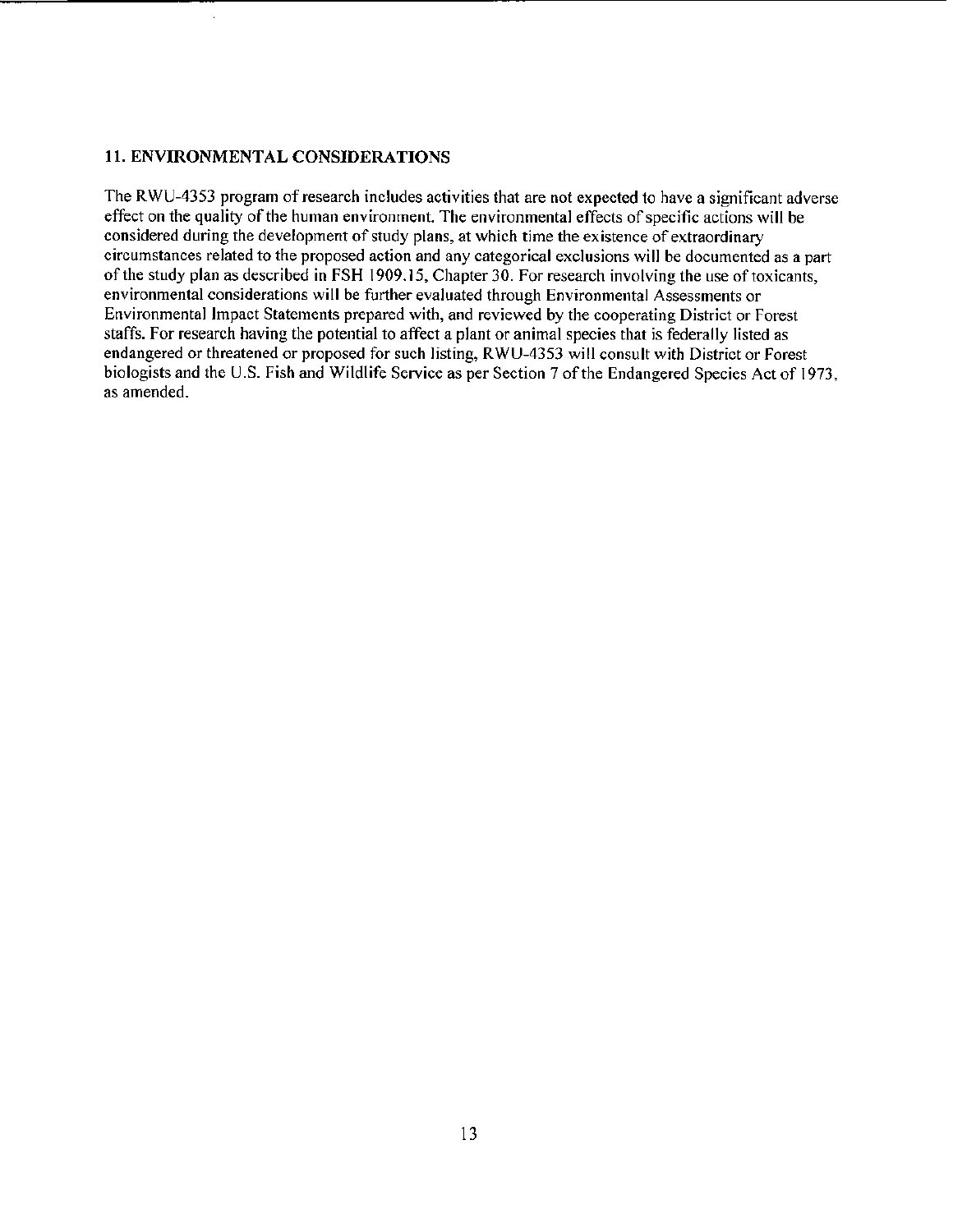**Key Cooperators:** Research described in this document involves collaborations with individuals at universities throughtout the US and abroad, private organizations, and state and federal governments. Within the USDA Forest Service, this research involves collaboration with other Research Work Units at the Southern Research Station and other Stations, State and Private Forestry, and the National Forests.

Southern Research Station Research Work Units:

SRS-4552--Insects, Diseases, and Invasive Plants of Southern Forests SRS-4854--Eastern Forest Environmental Threat Assessment Center SRS-4855--Center for Integrated Forest Science

### Federal Agencies:

Environmental Protection Agency - Region 4 National Aeronotics and Space Adiministration National Science Foundation Oak Ridge National Laboratory US Agency for International Development US Department of Energy US Department of Interior, National Park Service US Geological Survey USDA Agricultural Research Service USDA Forest Service, National Forests nationwid: Francis Marion, Pisgah, Nantahala, USDA Forest Service, Region 8, Regional Office, USDA Forest Service USDA Forest Service, Region 8, State and Private Forestry, Forest Health Protection USDA Forest Service, International Programs USDA Forest Service, Northern Research Station USDA Forest Service, Pacific Northwest Research Station USDA Forest Service, Pacific South\vest Research Station USDA Forest Service, Rocky Mountain Research Station USDA Natrural Resource Conservation Service

#### Universities:

Land Grant, minority, and private institutions of higher learning, nationwide, including: Univesidade Eduardo Mondlane (Mozambique) Auburn University Clemson University College of Charleston Duke University Florida A&M University Funnan University George Mason University James Madison University Michigan Technological University. North Carolina State University Oregon State University State Universityy of New York - Buffalo State Texas A&M University- Corpus Christi Univeristy of Massachusetts-Amherst University of Dar es Salaam (Tanzania) University of Georgia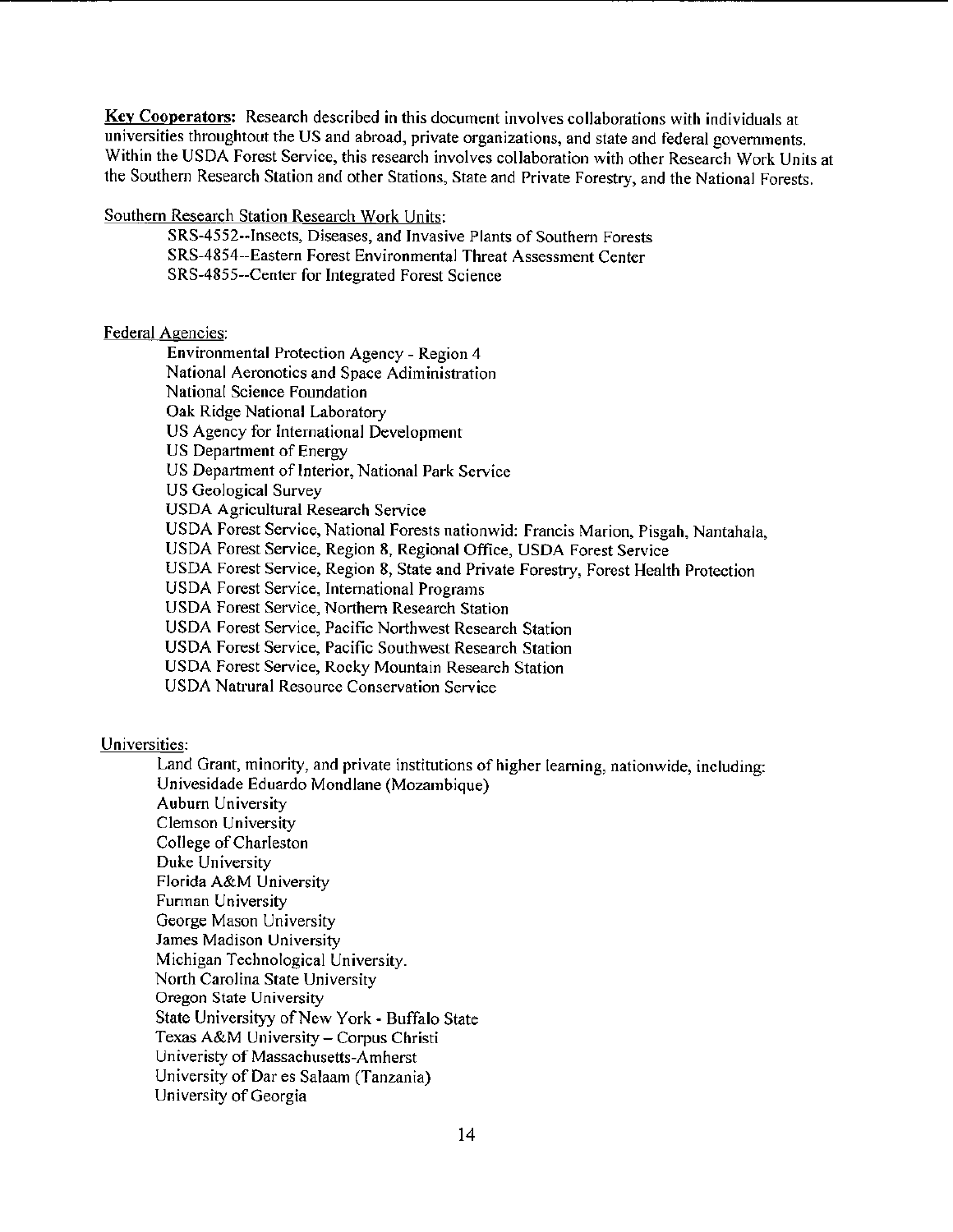University of Illinois University of Indiana University of Krakow (Poland) University of Maryland University of Michigan University of Minnesota University of New Hampshire University of North Carolina Charlotte University of North Carolina-Asheville University of North Carolina-Chapel Hill University of North Gerogia University of Pennsylvania University of South CarolinaUniversity of Virginia Univesidade Eduardo Mondlane (Mozambique) Virginia Tech University Warsaw University of Life Sciences (Poland) Western Carolina University

### State Agencies:

State natural resource and forestry agencies, nationwide: Alabama Department of Conservation and Natural Resources California Department of Forestry and Fire Georgia Department of Natural Resources National Association of State Foresters North Carolina Department of Environment and Natural Resources (NC DENR) North Carolina Wildlife Resources Commission South Carolina Department of Health and Environmetnal Control South Carolina Depatrtment of Natural Resources South Carolina Forestry Commission Southern Group of State Foresters Tennessee Wildlife Resources Agency Virginia Department of Game and Inland Fisheries

# Private organizations (non-profit and industry):

Abengoa, Inc. Joseph W. Jones Ecological Research Center Land Trust for the Little Tennessee NCASINational Council on Air and Stream Improvement The Fire Leaming Network The Nature Conservancy Trout Unlimited Weyerhaeuser Company World Wildlife Fund

#### International organizations:

International Union of Forestry Research Organizations International Peat Society Millennium Challenge Corp.